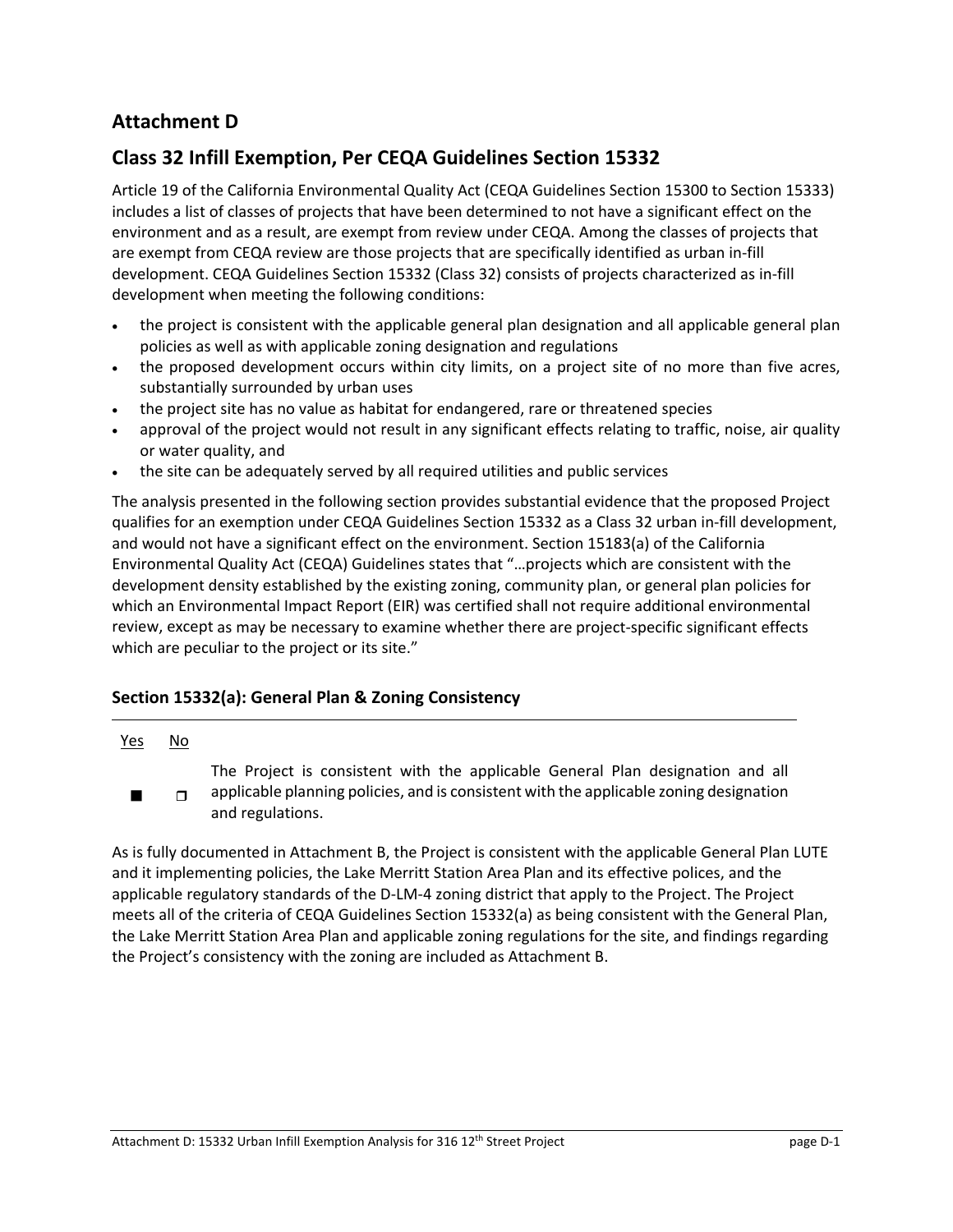## **Section 15332(b): Project Location, Size & Context**

### Yes No

The Project site is located within the city limits of Oakland, on a site of no more than  $\blacksquare$   $\blacksquare$  five acres substantially surrounded by urban uses.

The approximately 0.22‐acre Project site is located within the Oakland city limits, and within an urbanized portion of the downtown Central Business District, which is comprised of a dense mix of various land uses and development. The Project site is surrounded on all sides by urban land uses and/or properties undergoing redevelopment at higher density and urban scale. Based on these characteristics, the Project is consistent with the requirements of CEQA Guidelines Section 15332(b) as being within city limits, on a site of no more than five acres, and substantially surrounded by urban uses.

## **Section 15332(c): Endangered, Rare or Threatened Species**

Yes No

The Project site has no value as habitat for endangered, rare or threatened  $\Box$  species.

As fully documented in the CEQA Checklist, the Project site consists of an existing building in a densely developed area. There is no vegetation on‐site or in the immediate vicinity, and the site provides virtually no habitat for plants other than weedy plants or plants used for landscaping. The Project is absent of suitable habitat for endangered, rare or threatened plant and animal species based on proximity of streets and development, the lack of protective cover, and no street trees present along this segment of 12<sup>th</sup> Street. Special-status species are not expected to inhabit or use the Project site because of a lack of suitable habitat, prior disturbance and the current level of human activity. No tree removal is required by the Project. Therefore, the Project site has no value as habitat for endangered, rare or threatened species, and the Project qualifies for an exemption under CEQA Guidelines Section 15332(c) as a Class 32 urban in‐fill development under this criteria.

## **Section 15332(d)(1): Traffic**

### Yes No

**Approval of the project would not result in any significant effects relating to traffic.** 

As fully documented in the CEQA Checklist, the Project would not exceed the City's applicable significance thresholds related to transportation.

The Project is located within a Traffic Analysis Zone (TAZ) that generates only 2.87 VMT per capita, and the Project's meets the City's map‐based screening criteria for low VMT. The Project site is located less than one-quarter mile walk from the 12<sup>th</sup> Street/City Center BART station, has an FAR of approximately 3.6 (greater than 0.75), does not include any parking,<sup>1</sup> and is located in an area identified as a transit-

<sup>1</sup> There is no minimum parking requirement for the D‐LM‐4 zone under the City of Oakland Planning Code (Section 17.116.060).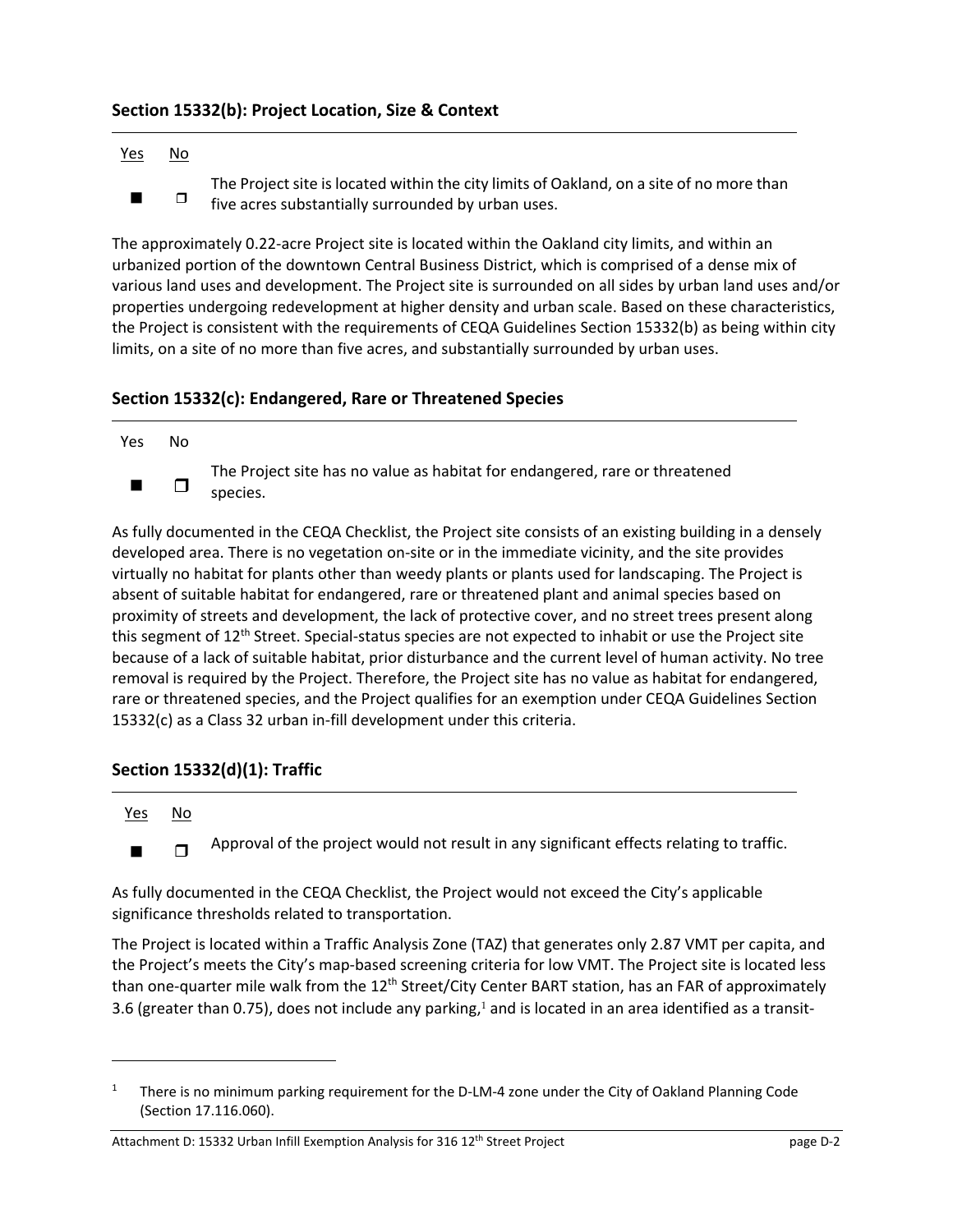priority development area. Based on these criteria, VMT impacts of the Project are presumed to be less than significant.

The Project would encourage the use of non-auto transportation modes by providing residential and retail uses in a dense, walkable urban environment that is well-served by both local and regional transit. The Project would not make any modifications to existing pedestrian or bicycle facilities in the surrounding area, and would not adversely affect installation of planned future facilities. The Project would not adversely affect the longer-term plans of the Lake Merritt Station Area Plan for 12<sup>th</sup> Street to become a Bus Rapid Transit (BTR) route, and would not preclude a planned pedestrian bulb-out at the corner of 12th Street and Harrison (the Project site is located mid-bock on  $12<sup>th</sup>$  Street).

Although not required to mitigate a significant impact under CEQA, the Project applicant would be required to implement the following SCAs applicable to traffic and transportation

- SCA Transportation‐1: Construction Activity in the Public Right‐of‐Way
- SCA Transportation-2: Bicycle Parking, and
- SCA Transportation‐3: Transportation Impact Fee <sup>2</sup>

The Project would not result in a significant effect relating to traffic, and therefore qualifies for an exemption under CEQA Guidelines Section 15332(d)(1) as a Class 32 urban in‐fill development under the traffic criteria.

## **Section 15332(d)(2): Noise**

- Yes No
	- $\Box$  Approval of the Project would not result in any significant effects relating to noise.

As fully documented in the CEQA Checklist, the Project would not exceed the City's applicable significance thresholds related to noise or vibration. The Project is not located within the vicinity of a private airstrip or a public airport and would not expose people residing or working in the area to excessive aircraft noise levels. The Project would result in construction noise and vibration at levels similar to most other mid-rise construction projects within the Lake Merritt Station Plan Area. There is nothing unique or peculiar about the Project or its construction that would suggest that the Project would have greater construction noise or vibration impacts than other typical mid-rise construction projects as analyzed in the Lake Merritt Station Area Plan EIR, and the Project would be required to implement all applicable SCAs to reduce construction noise. The Project would include stationary sources of operational noise such as mechanical heating, ventilating, and air conditioning (HVAC) equipment that is standardized for noise reduction, as well as an emergency generator for the elevator. Stationary equipment would operate within the restrictions of the City's Noise Ordinance (Chapter 17.120.050 of the City of Oakland Planning Code), which specifies the maximum sound level received at residential, public open spaces and commercial land uses. Traffic noise impacts of the Project would be less than significant.

The Project applicant would be required to implement the following SCAs applicable to noise:

<sup>2</sup> Since the Project does not generate 50 or more net new a.m. or p.m. peak hour vehicle trips, the SCA requiring a Transportation and Parking Demand Management Plan is not applicable. Additionally, since the Project does not require on‐ or off‐site transportation‐related improvements, the SCA requiring implementation of such improvements is also not applicable.

Attachment D: 15332 Urban Infill Exemption Analysis for 316 12<sup>th</sup> Street Project page D-3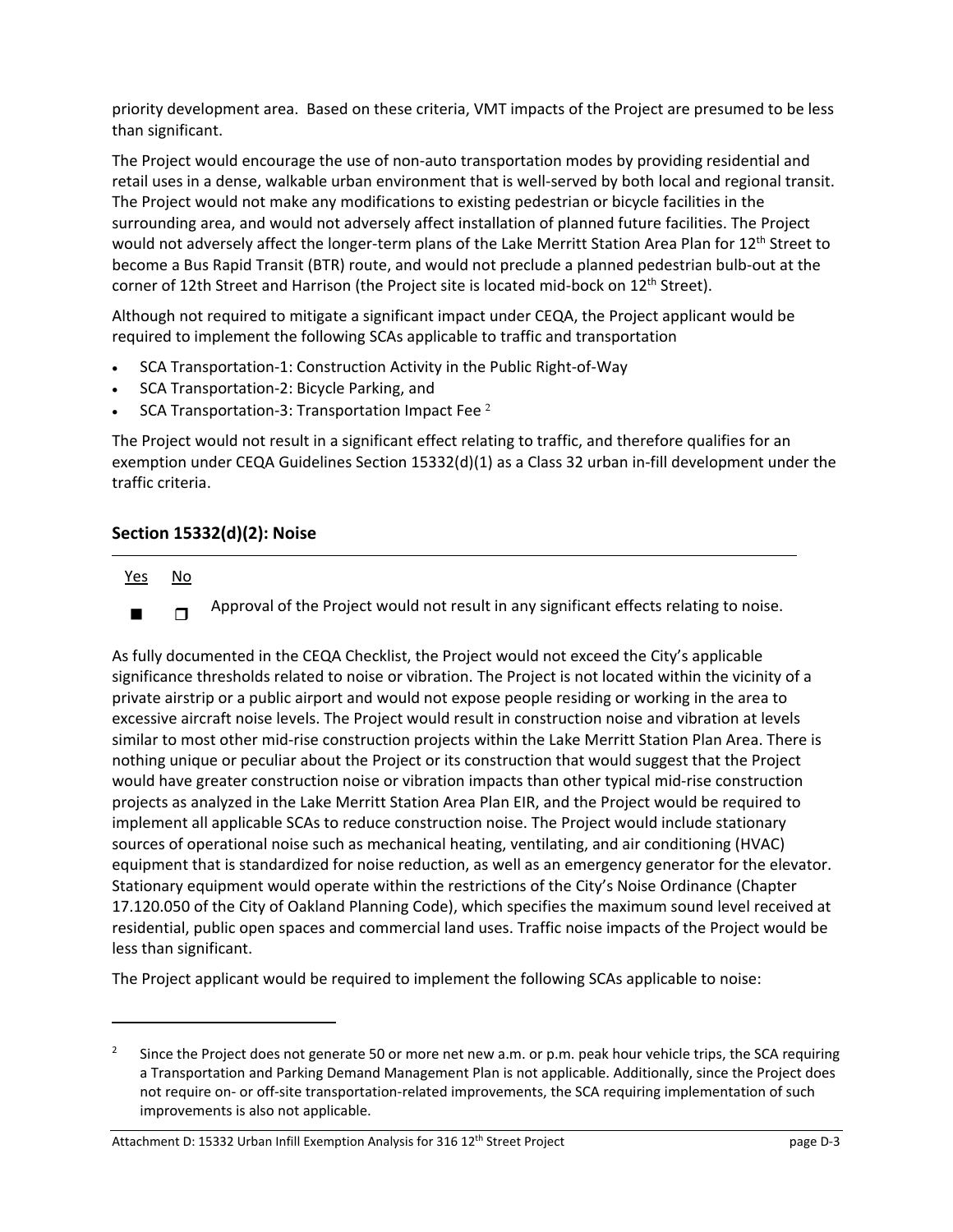- SCA Noise-1: Construction Days/Hours
- SCA Noise‐2: Construction Noise
- SCA Noise‐3: Extreme Construction Noise
- SCA Noise‐4: Exposure to Community Noise
- SCA Noise‐5: Operational Noise
- SCA Noise‐6: Vibration Impacts on Adjacent Structures or Vibration‐Sensitive Activities

With implementation of all required SCAs pertaining to noise (see Attachment A for full text of applicable SCAs), the Project would not result in significant effects related to noise or vibration, and would meet the criteria pursuant to CEQA Guidelines Section 15332(d)(2) for an Infill Exemption based on noise impacts.

## **Section 15332(d)(3): Air Quality**

### Yes No

Approval of the project would not result in any significant effects relating to air  $\Box$   $\Box$   $\Box$   $\Box$   $\Box$   $\Box$ 

As fully documented in the CEQA Checklist, the Project would not exceed the City's applicable significance thresholds related to air quality. The Project is consistent with the policies and standards of the Lake Merritt Station Area Plan, is located in an area that is well served by transit, and does not include any parking. As such, the Project is also considered to be consistent with the Clean Air Plan. The Project does not exceed screening criteria published by the BAAQMD air quality emissions resulting from construction or operations. Construction-related TAC emissions from the Project will be reduced to a less than significant level with implementation of required City of Oakland (see below). The Project's operations would not be a substantial source of toxic air contaminants, would not pose a health risk to others. Pursuant to City SCAs, installation of MERV 13 air filters as part of the Project's HVAC system is a requirement of the Project, and will remove TAC emissions from indoor air to a level that health risks would be reduced to less than significant levels.

The Project is subject to each of the following applicable City's SCAs related to air quality:

- SCA Air‐1: Dust Controls ‐ Construction Related
- SCA Air‐2: Criteria Air Pollutant Controls ‐ Construction Related
- SCA Air‐3: Exposure to Air Pollution ‐ Toxic Air Contaminants
- SCA Air‐4: Stationary Sources of Air Pollution ‐ Toxic Air Contaminants, and
- SCA Air‐5: Asbestos in Structures

With implementation of all required SCAs pertaining to air quality (see Attachment A for full text of applicable SCAs), the Project would not result in significant effects related to air quality, and would meet the criteria pursuant to CEQA Guidelines Section 15332(d)(3) for an Infill Exemption based on air quality impacts.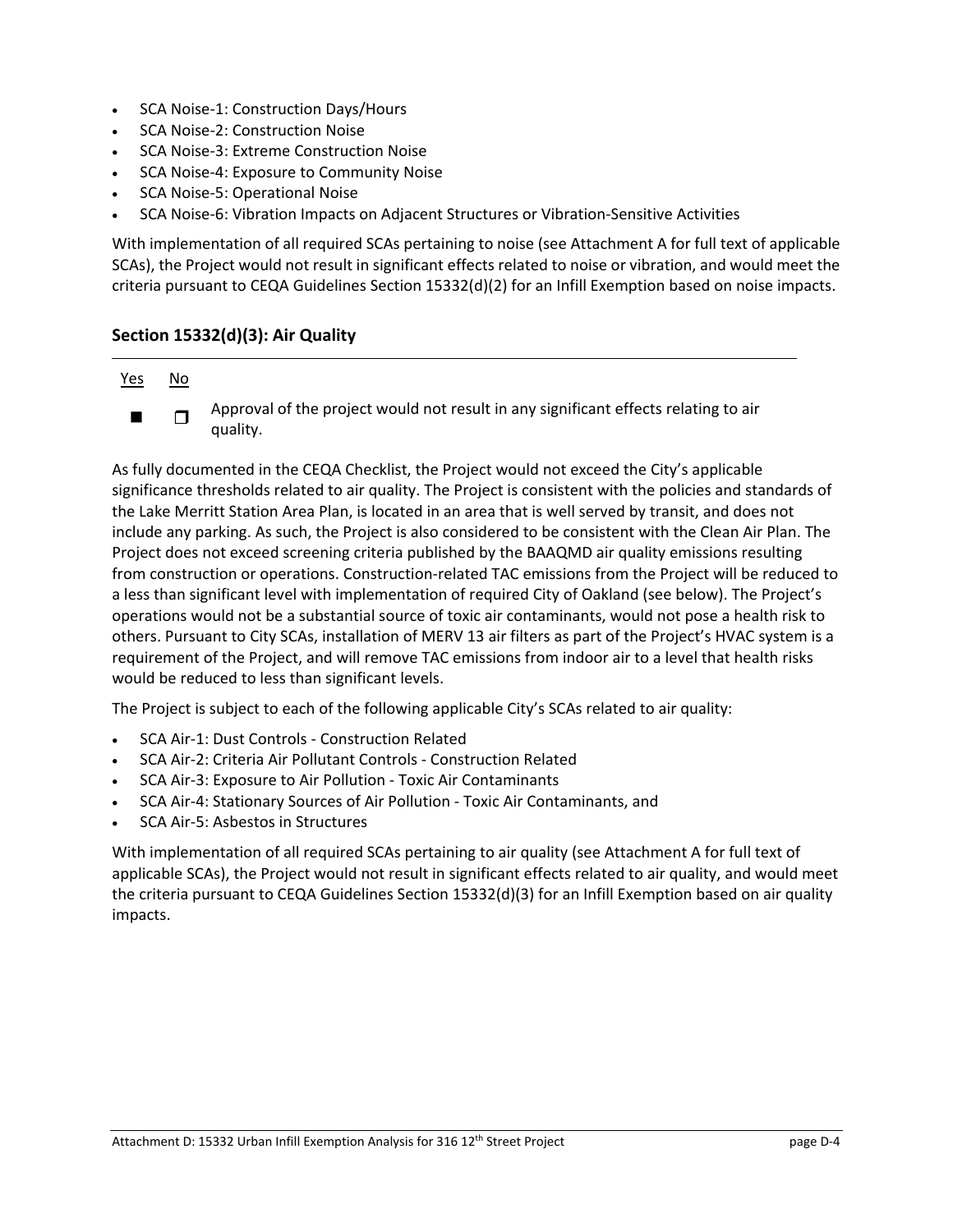## **Section 15332(d)(4): Water Quality**

### Yes No

Approval of the project would not result in any significant effects relating to water  $\Box$   $\Box$   $\Box$   $\Box$   $\Box$   $\Box$   $\Box$   $\Box$ 

As fully documented in the CEQA Checklist, the Project would not exceed the City's applicable significance thresholds related to water quality. The Project site is currently developed and has 100 percent impervious surface (rooftop). The Project would not increase the amount of impervious surface or increase stormwater runoff, and would not substantially increase runoff as a source of polluted runoff from the site. The Project is subject to regulatory requirements and City SCAs for smaller projects, which encourage site design measures that reduce the amount of stormwater runoff and that limit pollution in stormwater runoff. On‐site ground disturbance is limited to approximately 160 square feet within the boundaries of the site, and will be subject to City SCAs requiring implementation of BMPs to reduce erosion, sedimentation and water quality impacts. The Project would not increase the amount of impervious surface on the site, would not increase the rate or volume of surface stormwater runoff, and would not increase the volume of potentially polluted runoff. The Project site is in a highly urbanized environment. The nearest surface water body is Lake Merritt, approximately 0.4 miles to the east, and is separated from the Project site by urban development. There are no other lakes, creeks or other surface waters in the immediate proximity. The Project site is not located near any creeks and is not subject to the City of Oakland Creek Protection Ordinance. The Project site is served by the City's existing stormwater system and downstream conveyance channels that will receive runoff from the Project.

The Project is subject to all of the following applicable City's SCAs related to water quality:

- SCA Hydrology‐1: Erosion and Sedimentation Control Measures for Construction
- SCA Hydrology‐2: Site Design Measures to Reduce Stormwater Runoff
- SCA Hydrology‐3: Source Control Measures to Limit Stormwater Pollution
- SCA Hydrology‐4: NPDES C.3 Stormwater Requirements for Small Projects

With implementation of all required SCAs pertaining to water quality (see Attachment A for full text of applicable SCAs), the Project would not result in significant effects related to water quality, and would meet the criteria pursuant to CEQA Guidelines Section 15332(d)(4) for an Infill Exemption based on no resulting water quality impacts.

## **Section 15332(e): Utilities and Public Services**

### Yes No

 $\blacksquare$  The Project site can be adequately served by all required utilities and public services.

As fully documented in the CEQA Checklist, the Project would not exceed the City's applicable significance thresholds related to utilities and public services. The Project site is located within a fully urbanized portion of the City of Oakland's Central Business District, and is served by all needed utilities (e.g. water, electricity, sanitary sewer facilities, and storm drain facilities), and all required public services (e.g. police and fire services, and public schools). The Project will require specific on‐site extensions and improvements to existing utility infrastructure to serve the new building. In coordination with utility providers such as EBMUD and the City, an extension or upgrade of sanitary sewer lines,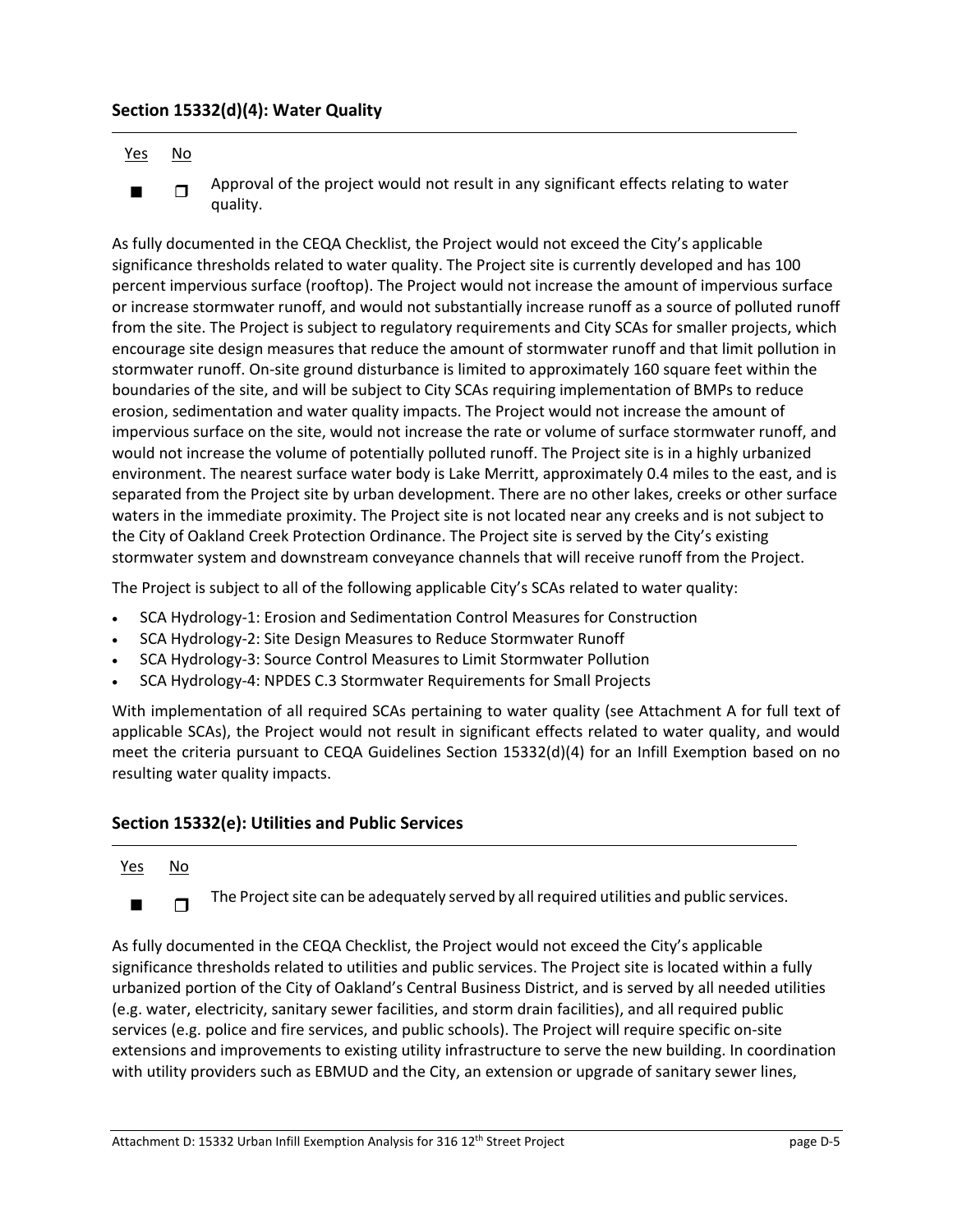water supply pipelines or storm drains that currently serve the existing building may be needed to serve the increased utility demands of the increase in office space and additional 27 residential units.

Although not required to mitigate a significant impact under CEQA, the Project applicant would be required to implement the following SCAs applicable to public services and utilities:

- SCA Services‐1: Capital Improvements Impact Fee
- SCA Utilities‐1: Construction and Demolition Waste Reduction and Recycling
- SCA Utilities‐2: Underground Utilities
- SCA Utilities-3: Recycling Collection and Storage Space
- SCA Utilities‐4: Green Building Requirements
- SCA Utilities‐5: Water Efficient Landscape Ordinance

With implementation of all required SCAs pertaining to utilities and public service (see Attachment A for full text of applicable SCAs), the Project would not result in significant effects related to utilities or public services, and would meet the criteria pursuant to CEQA Guidelines Section 15332(d)(5) for an Infill Exemption based on no resulting utility or public service impacts.

# **Exceptions to Categorical Exemptions Checklist**

In addition to investigating the applicability of CEQA Guidelines Section 15332 (Class 32), this environmental review document also assesses whether any of the exceptions to qualifying for the Class 32 categorical exemption for an Infill Project are present. The following analysis compares the criteria of CEQA Guidelines Section 15300.2 (Exceptions) to the Project.

## **Section 15300.2(a): Location**

### Yes No

There is no exception to the Class 32 exemption for the Project related to its location. This exception applies only to CEQA exemptions under Classes 3, 4, 5, 6, or 11. Since the project qualifies as a Class 32 urban infill exemption, this criterion is not applicable, and is provided here for information purposes only.  $\blacksquare$ 

The Project is not located in a particularly sensitive environment and would not impact any environmental resources of hazardous or critical concern as designated, mapped or adopted pursuant to law by federal, state, or local agencies. The exception under CEQA Guidelines §15300.2(a) does not apply.

## **Section 15300.2(b): Cumulative Impacts**

### Yes No

There is no exception to the Class 32 exemption for the Project related to cumulative impacts. The Project would not make a significant contribution to cumulative impacts of successive projects of the same type and in the same place, over time.  $\Box$ 

The Project is consistent with the Land Use and Transportation Element (LUTE) of the General Plan, the 2014 Lake Merritt Station Area Plan, and all applicable zoning regulations. The Project is required to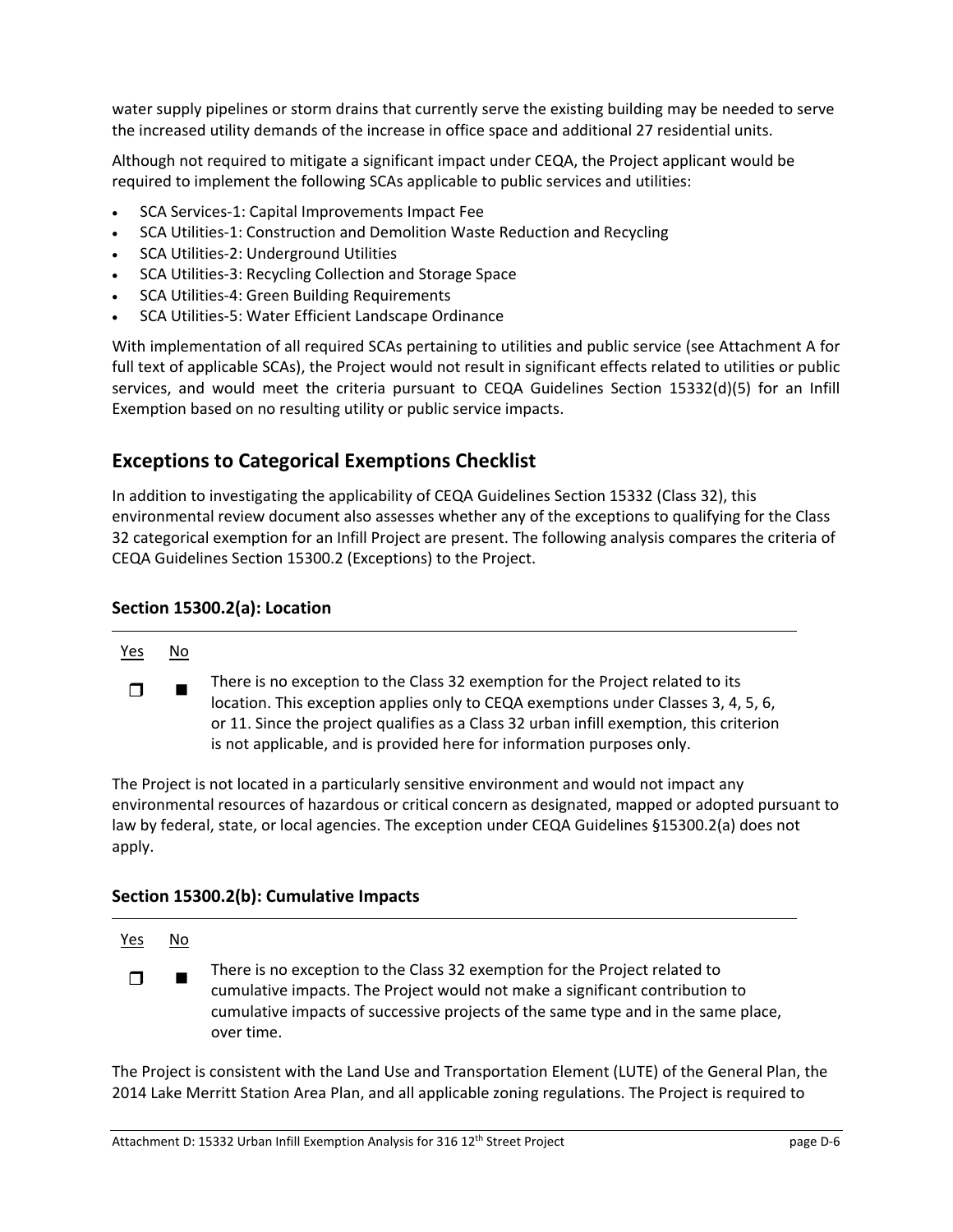implement all applicable mitigation measures and SCAs identified in the 2014 Lake Merritt Station Area Plan EIR, which serves as a "Program EIR" pursuant to CEQA Guidelines Sections 15183. Consistent with CEQA Guidelines Section 15183, which allows for streamlined environmental review, this environmental review document need not re‐consider cumulative effects already addressed under this Program EIR. As addressed in the Project's CEQA Checklist under the topics of historic resources, traffic, noise and air quality, the Project's potential effects are assessed in relation to the combined cumulative effects of other approved, pending and reasonably foreseeable future projects of generally the same type, and in the same general vicinity as the Project. As concluded in the CEQA Checklist, the Project would not make a considerable contribution to any cumulative effects related to traffic, noise or air quality.

The Project would be required to implement applicable City SCAs, which would serve to reduce the Project's contribution to cumulative effect to less than significant. Since the Project is consistent with the development assumed in the Lake Merritt Station Area Plan EIR, the Project's potential contribution to cumulatively significant effects has already been addressed in that EIR, there are no further cumulative effects associated with the Project, and an exception under CEQA Guidelines Sec. 15300.2(b) does not apply to the Project.

The Historic Resources Evaluation included in the CEQA Checklist also concludes that there are no other known probable future projects within or adjacent to the King Block on file with the City. As such, there is no known cumulative scenario whereby the effects of the Project may combine with the effects of other past projects, current projects or probable future projects that might result in cumulatively considerable impacts to the historic resources of the King Block API.

## **Section 15300.2(c): Significant Effect Due to Unusual Circumstances**

There is no exception to the Class 32 exemption for the Project related to unusual circumstances. There is no reasonable possibility that the Project will have a significant effect on the environment due to unusual circumstances.  $\Box$ 

As analyzed throughout the CEQA Checklist, the Project would not result in any significant effects on the environment. There are no unusual circumstances specific to the Project as compared to its surroundings, or to other similar projects (including other infill development in the LMSAP) that would pose a reasonable possibility of causing a significant effect on the environment. Therefore, the exception under CEQA Guidelines Sec. 15300.2(c) pertaining to unusual circumstances does not apply to the Project.

# **Section 15300.2(d): Scenic Highway**

| <u>Yes</u> | No. |                                                                                                                                                                                                                                                                                                      |
|------------|-----|------------------------------------------------------------------------------------------------------------------------------------------------------------------------------------------------------------------------------------------------------------------------------------------------------|
| $\Box$     |     | There is no exception to the Class 32 exemption for the Project related to scenic<br>highways. The Project will not result in damage to scenic resources (trees, historic<br>buildings, rock outcroppings or similar resources) within a highway officially<br>designated as a state scenic highway. |

There are no designated scenic highways in the immediate Project vicinity. The closest designated scenic highway is I‐580, located more than a mile north of the Project site. As such, the Project would not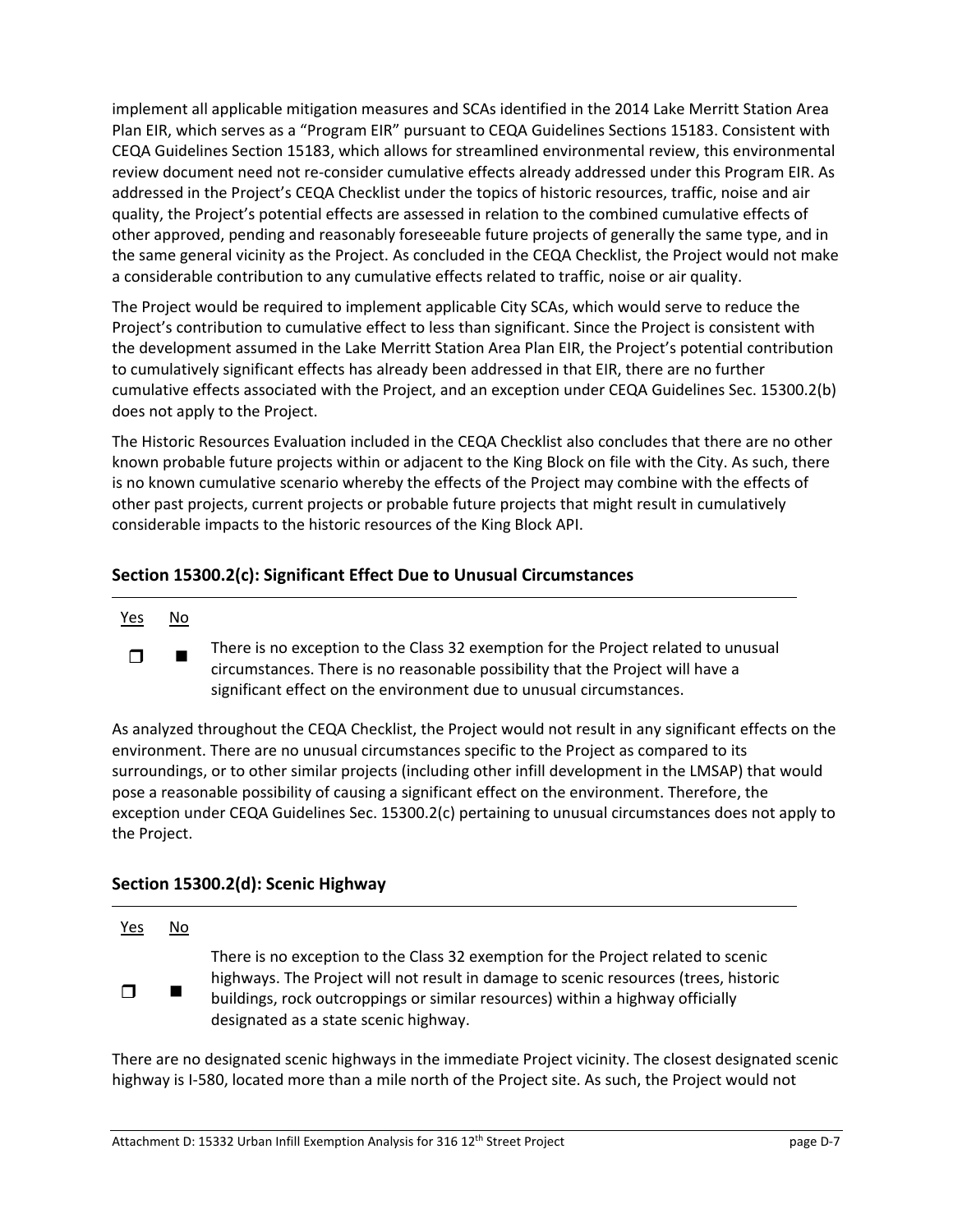adversely affect any scenic resources within the scenic highway. Based on this finding, the exception under CEQA Guidelines Section 15300.2(d) does not apply to the Project.

# **Section 15300.2(e): Hazardous Waste Sites**

### Yes No There is no exception to the Class 32 exemption for the Project related to being a hazardous waste site. The Project is not located on a site that is included on any  $\Box$

list compiled pursuant to Section 65962.5 of the California Government Code.

A Phase 1 Environmental Site Assessment (ESA) was prepared for the Project site in 2018.<sup>3</sup> That Phase I ESA concluded that the Project site was not included on any of the data resources that provide information regarding facilities or sites meeting the "Cortese List" requirements, and the exception under CEQA Guidelines Section 15300.2(e) does not apply to the Project.

A Phase II ESA was conducted in May of 2020 to evaluate potential vapor‐phase migration concerns and the potential for vapor intrusion from off‐site location into the existing building. To proactively address this concern, the Project applicant's building permit application included an under‐slab vapor barrier, which was installed during construction pursuant to the City's prior approval.

The Project applicants have also filed a Service Request Application for Preliminary Site Review with Alameda County Department of Environmental Health (ACDEH), and ACDEH is now providing regulatory oversight for further investigation of VOCs in soil vapor below the building. Pursuant to a Workplan accepted by ACDEH in July 2001, additional data is to be obtained to help inform decisions regarding potential additional remediation and/or mitigation at the site. Based on preliminary review of the data, mitigation requirements for the Project may include, but are not limited to installation of vapor intrusion engineering controls, a de-pressurization system, making the existing vapor system active, adding a retrocoat epoxy topical coating to the existing slab, and installing SVE wells for long-term monitoring.

ACDEH is targeting a date of mid‐August for approval of a Corrective Action Plan (CAP), at which time ACDEH anticipates issuance of a conditional approval letter (similar to other letters issued for redevelopment projects that ACDEH and the City of Oakland are coordinating on) to facilitate entitlement and redevelopment of the Project.

The Project applicant would be required to implement the following SCAs applicable to hazardous materials:

- SCA Hazards 1: Hazardous Materials Related to Construction
- SCA Hazards‐2: Hazardous Building Materials and Site Contamination
- SCA Hazards‐3: Regulatory Permits and Authorizations from Other Agencies

<sup>3</sup> AEI Consultants, Phase I Environmental Site Assessment, November 29, 2018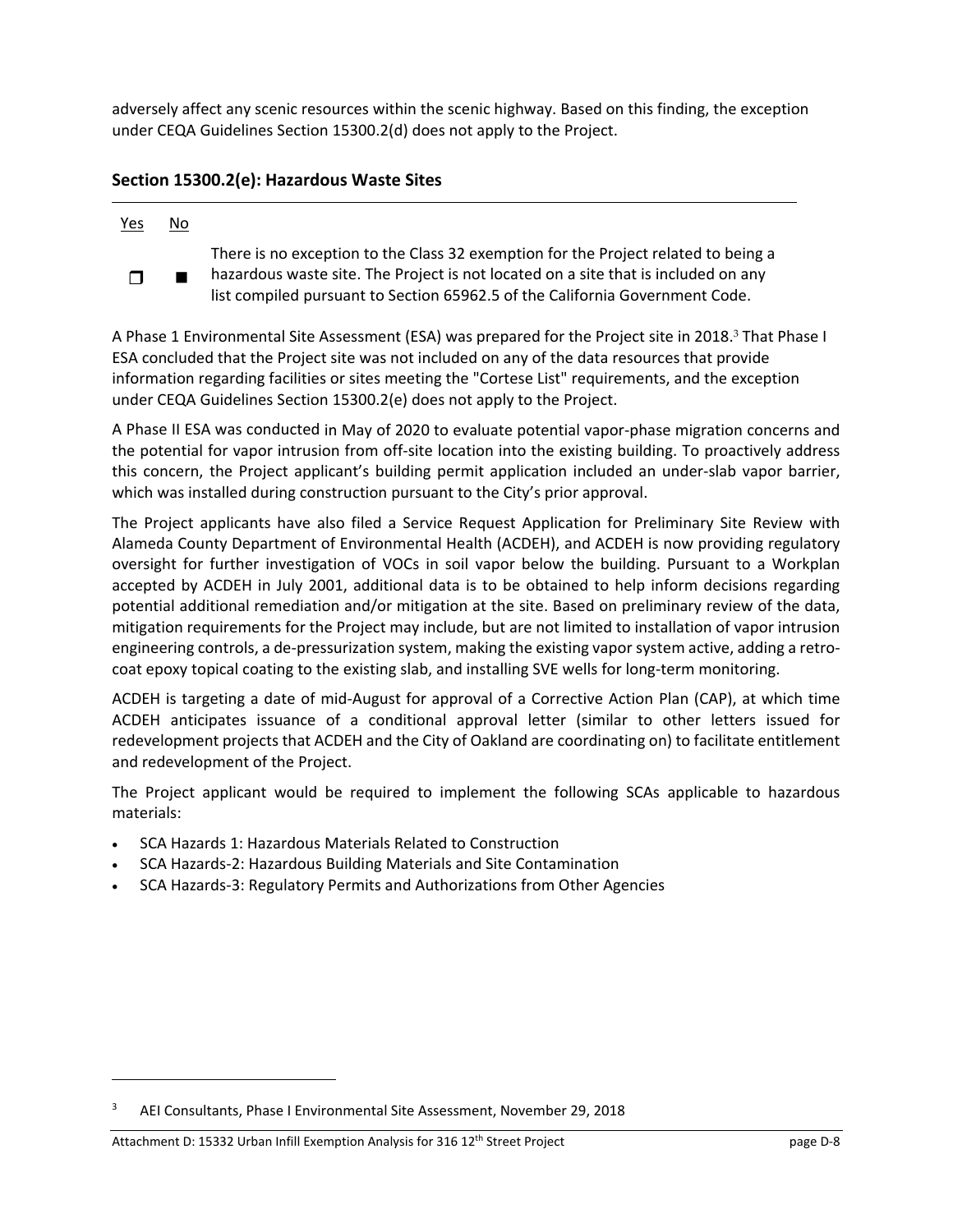## **Section 15300.2(f): Historical Resources**

### Yes No

There is no exception to the Class 32 exemption for the Project related to historic  $\Box$  resources.

As fully documented in the CEQA Checklist, the Project site is located on 12th Street, mid‐block between Webster Street and Harrison Street. This entire city block is known as the King Block. The King Block is a group of five connected buildings and a center alley that, as a whole, is identified as a historic district eligible for listing on the National Register of Historic Places (Nation Register) and the California Register of Historic Resources (California Register), and identified locally as an Area of Primary Importance (API). Based on these criteria, the King Block is a historic district as recognized pursuant to CEQA. The existing building on the Project site is individually considered a C‐rated building pursuant to the OCHS, indicating that this building is not individually considered eligible for listing on the National Register or the California Register, but is considered a historic resource pursuant to CEQA as a contributor to the historic King Block.

The CEQA Checklist also documents that although the Project does not propose to demolish the historic building at 316 12th Street, it does propose new construction above this building, specifically adding 3 stories of new residential use. The residential addition has been evaluated according to the rehabilitation standards of the Secretary of the Interior's Standards for the Treatment of Historic Properties, and found to be consistent with those standards – both individually and as a contributor to the historic King Block.<sup>4</sup> The Historic Project Evaluation concludes that the Project will not detrimentally affect the extant historic integrity of the King Block or of the individual building at 316 12th Street.

The Project applicant would be required to implement the following SCAs applicable to cultural and historic resources:

- SCA Cultural 1: Archaeological and Paleontological Resources Discovery During Construction
- SCA Cultural‐2: Human Remains Discovery During Construction

## **Section 15300.2(g): Other Potential Effects**

### Yes No

There is no exception to the Class 32 exemption for the Project related to substantial  $\Box$   $\Box$  adverse impacts other than those discussed above.

The 2014 Lake Merritt Station Area Plan EIR identified significant and unavoidable cumulative impacts related to transportation (roadway segment operations), air quality (exposure of sensitive receptors to TAC), and cultural resources. These topics have been evaluated at the Project level in the CEQA Checklist analysis, and the Projects contribution to these impacts have been determined to be less than significant with implementation of applicable SCAs. The City's CEQA thresholds have since been amended to no longer include roadway segment level of service as a threshold concern, having been replaced by VMT as the appropriate metric for transportation impacts.

<sup>4</sup> Preservation Architecture, 316 12th Street ‐ Oakland Historical Project Evaluation, July 2021